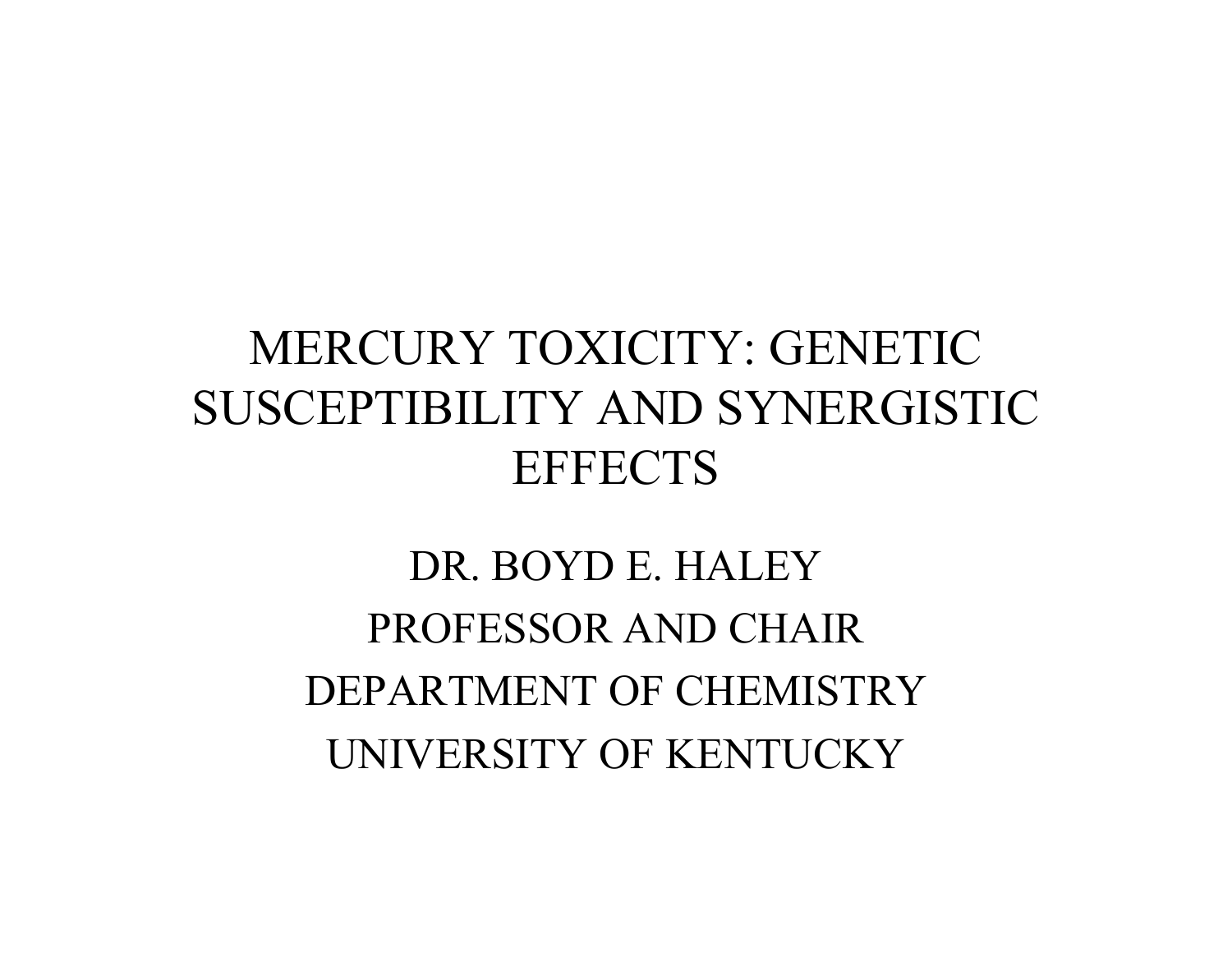## VISUALIZATION OF MERCURY EMITTING FROM A DENTAL AMALGAM

- •From: www. uninformed consent.com
- Davi dKennedy's IAOMT tape

This is Mercury escaping from an amalgam filling. The filling is 50 years old. The tooth was extracted 15 years ago.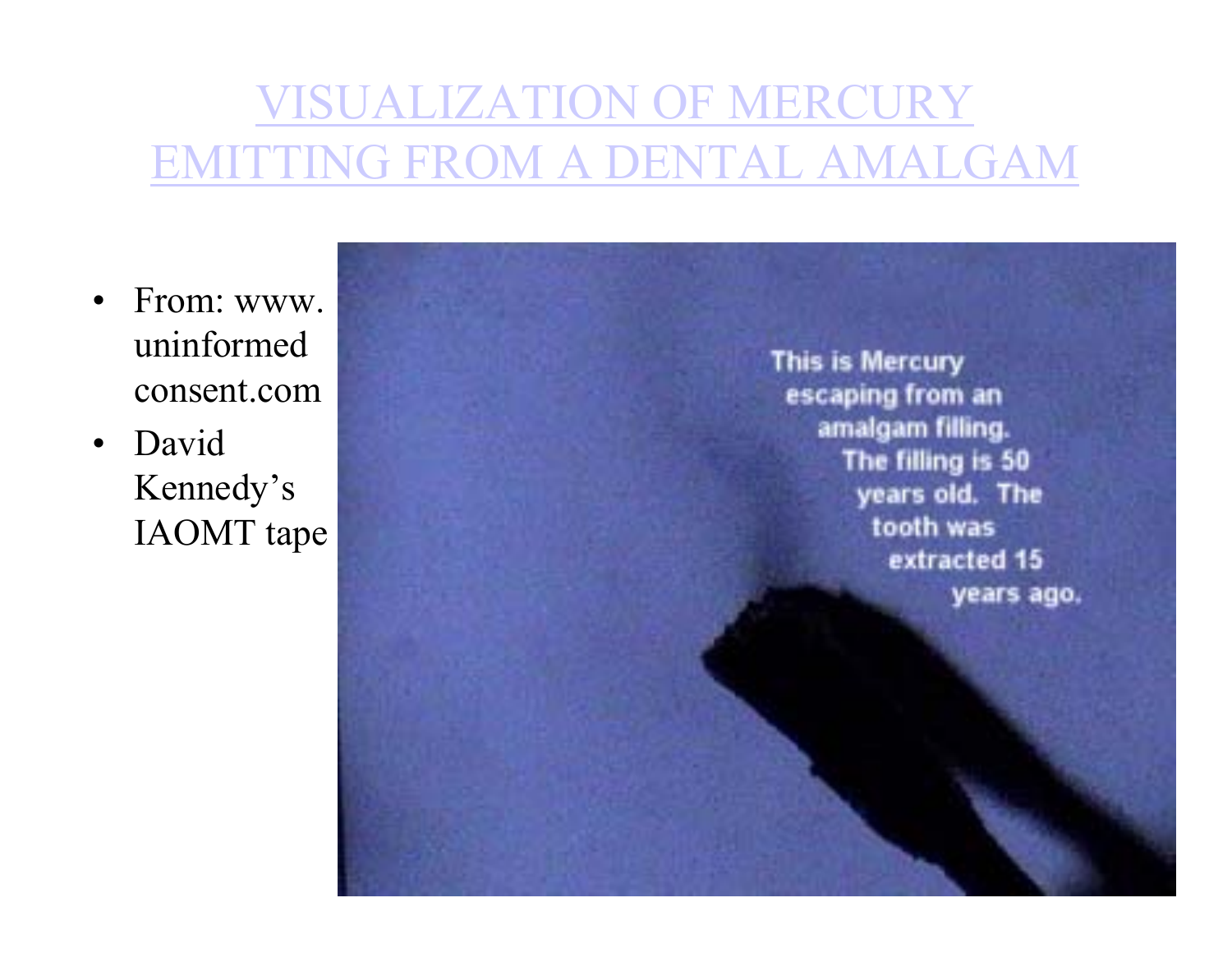#### BIRTH-HAIR MERCURY OF AUTISTIC VS. CONTROL GROUPS

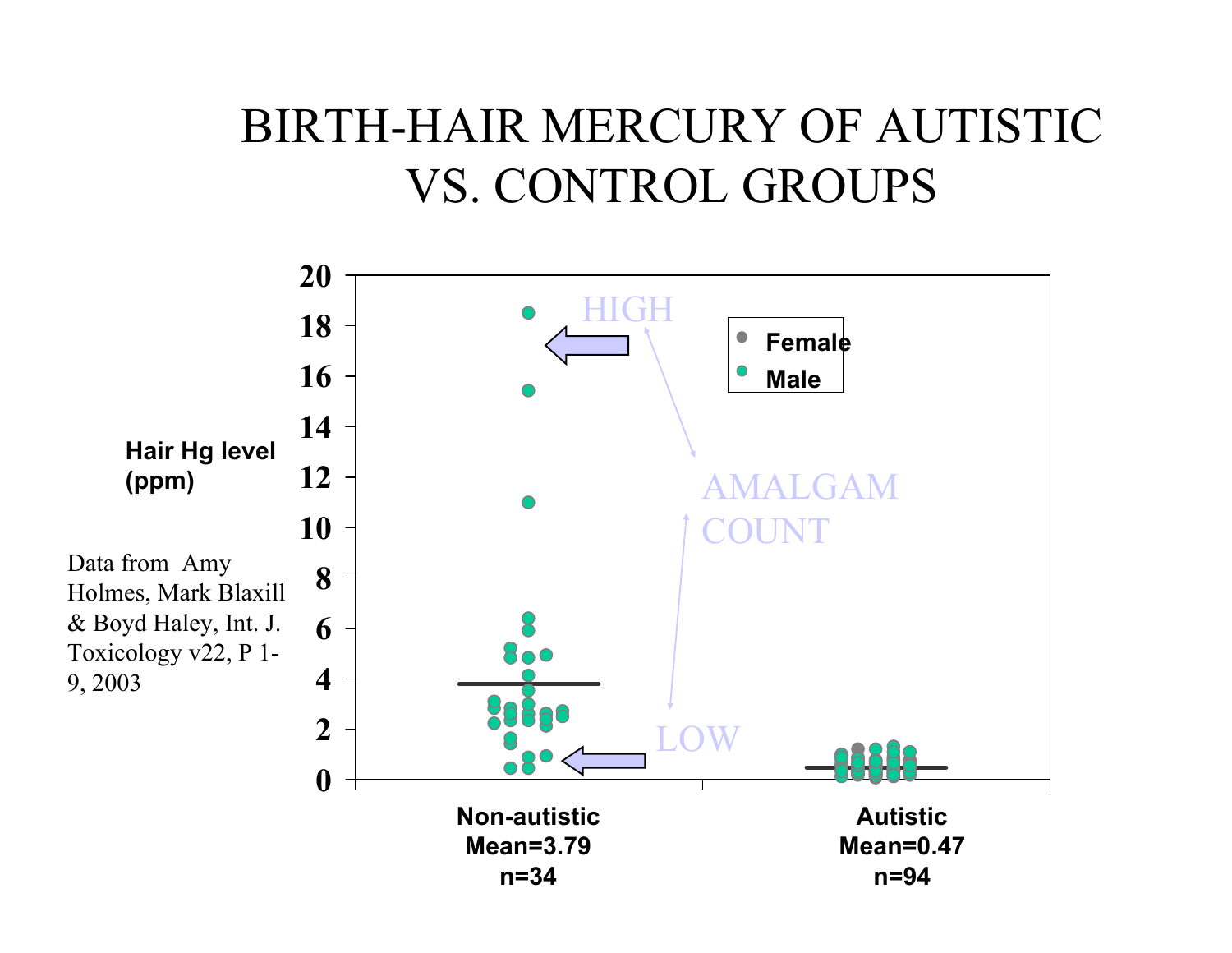### ACTUAL VERSUS PREDICTED BIRTH HAIR MERCURY LEVELS

**Hair Hg level= (5.60)+0.04(amalgam volume)+1.15(fish consumption)+0.03(vaccine):** 



Int. J. Toxicology, V22, p1-9, 2003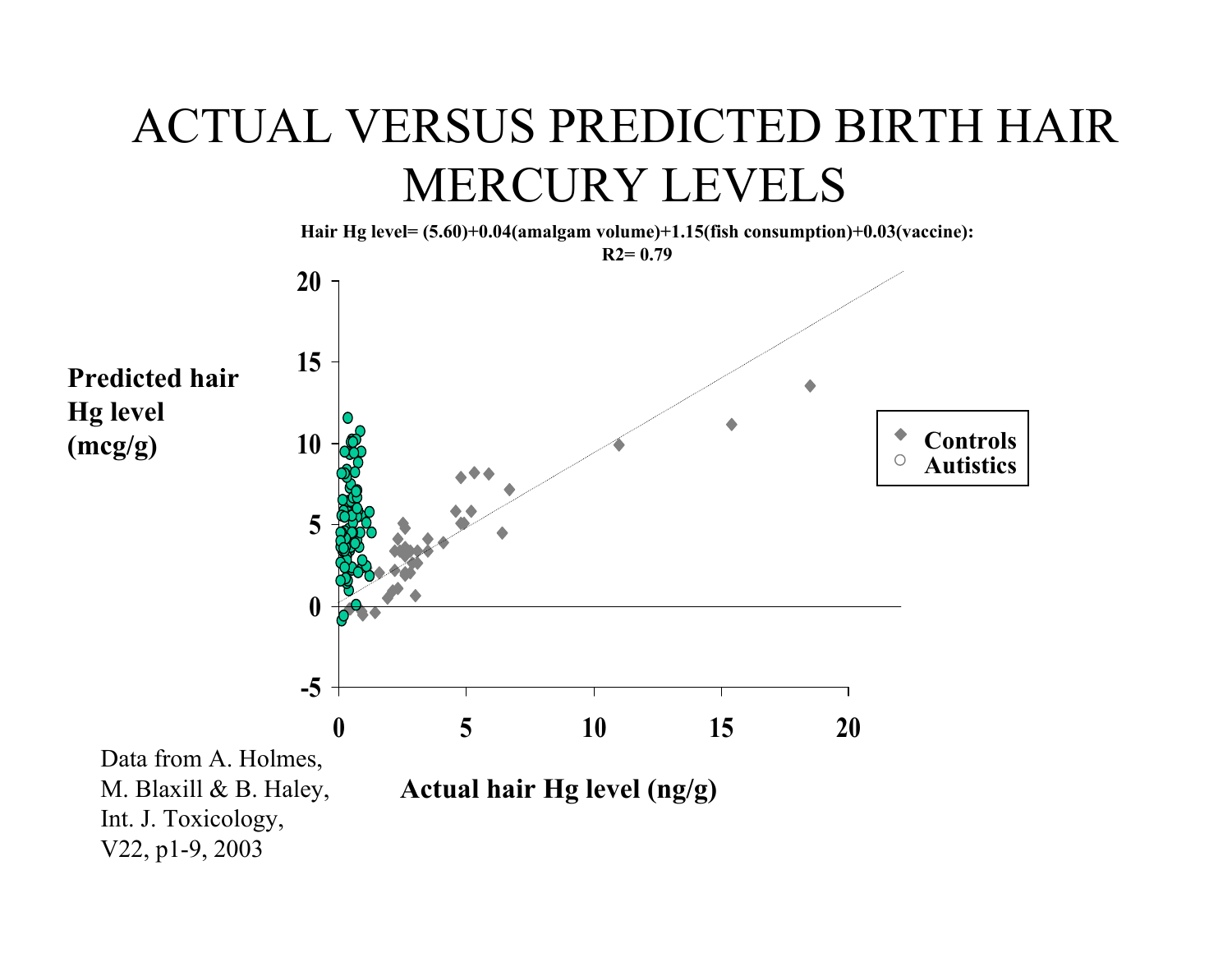## MERCURY BIRTH HAIR LEVELS VS. AMALGAM FILLINGS IN AUTISTIC AND CONTROL GROUPS



Data from A. Holmes, M. Blaxill & B. Haley, Int. J. of Toxicology v22, p1-9, 2003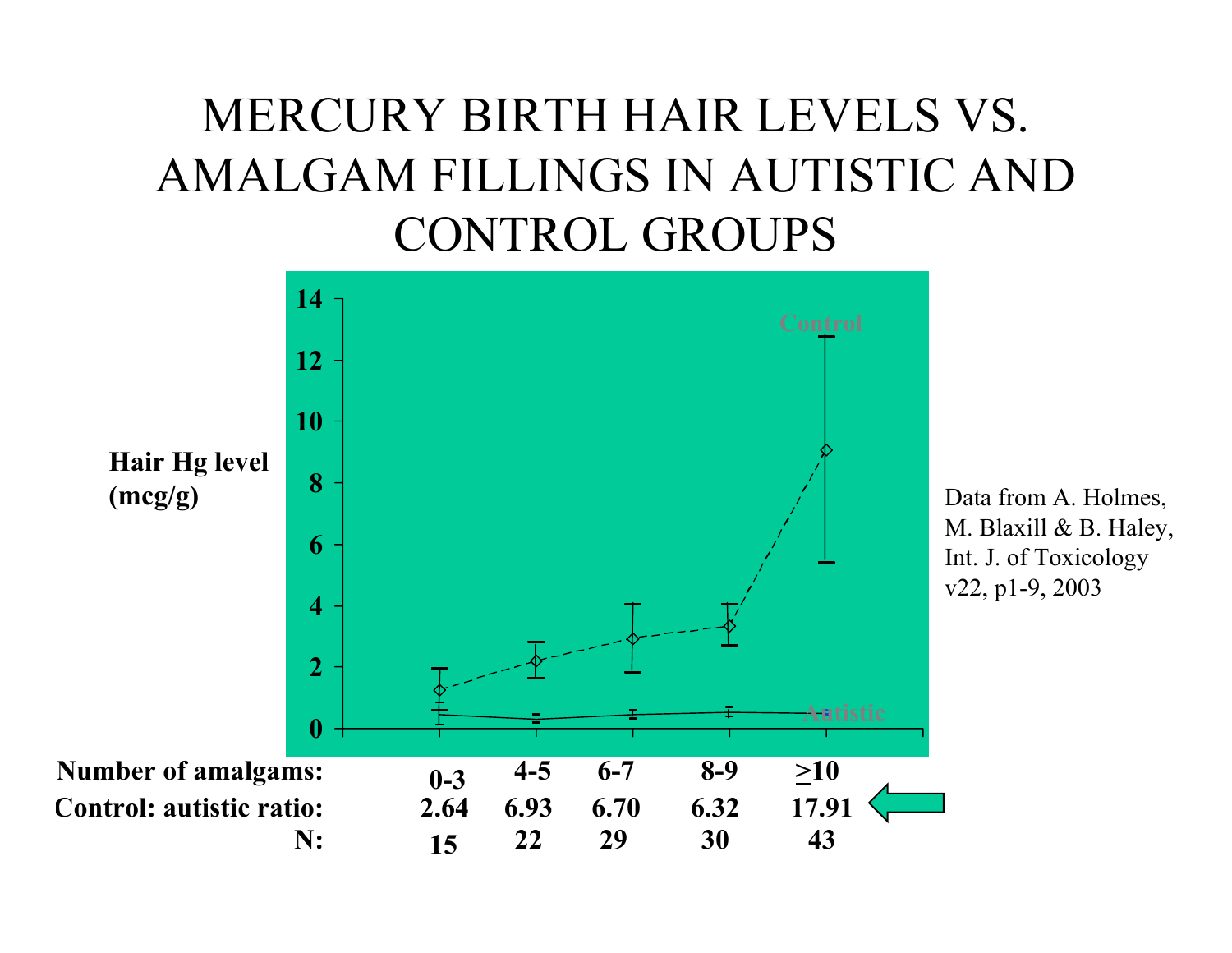# BIRTH-HAIR MERCURY BY SEVERITY OF AUTISM

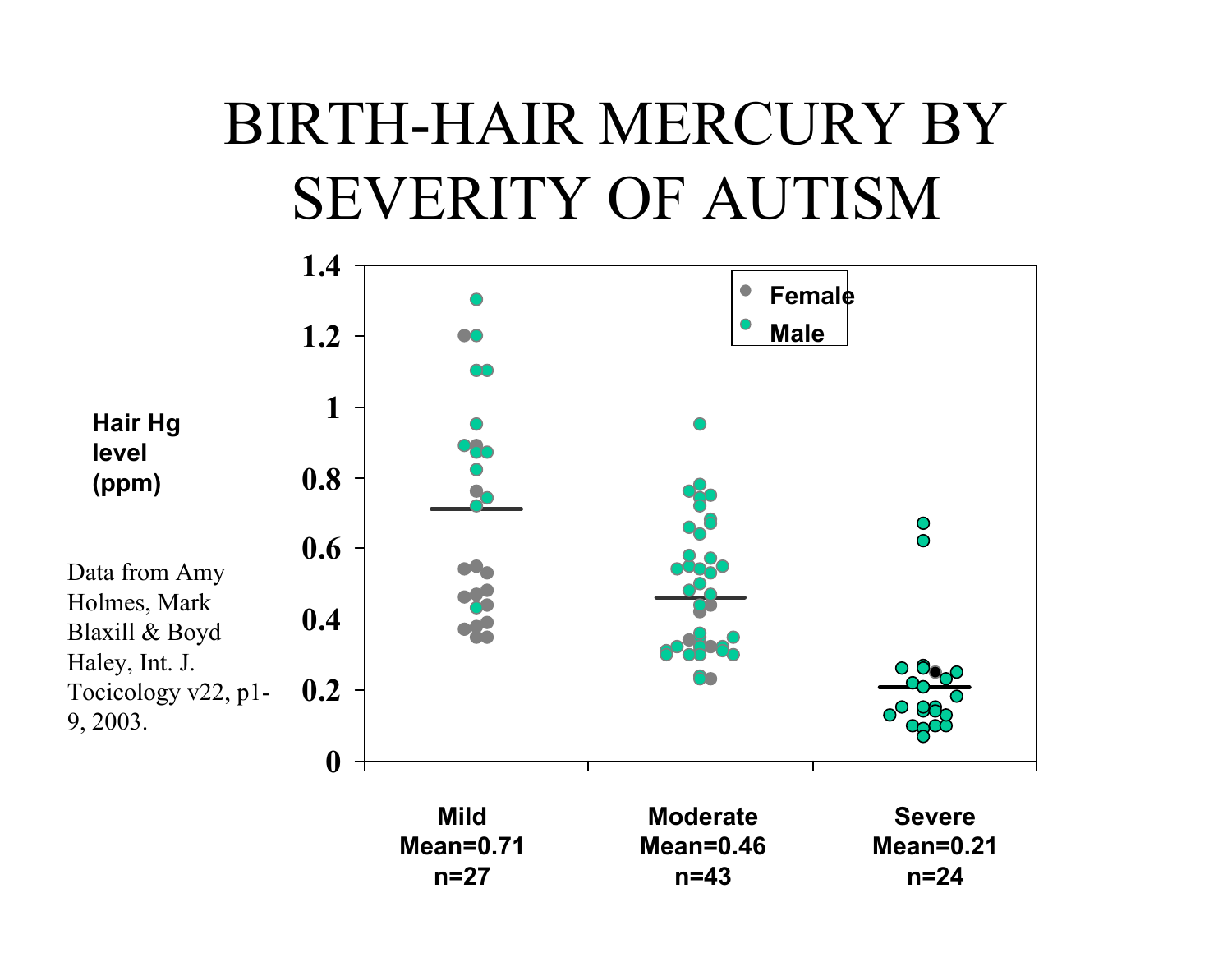#### SYNERGISTIC TOXICITIES

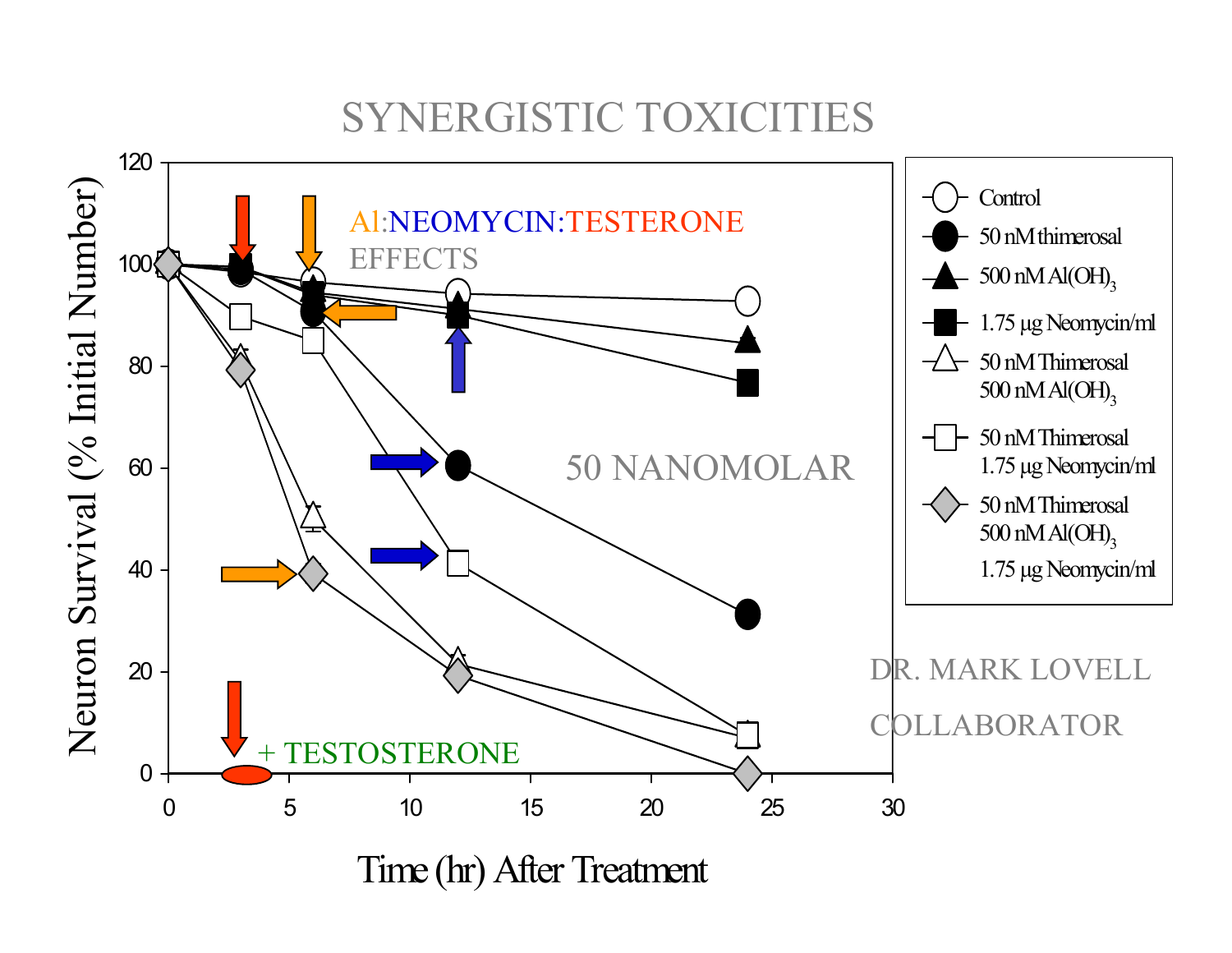Hg & THIMEROSAL DISPLAY ADDITIVE TOXICITIES.



**Time (hr) After Treatment**

**Neuron Survival (% Initial Number)** Neuron Survival (% Initial Number)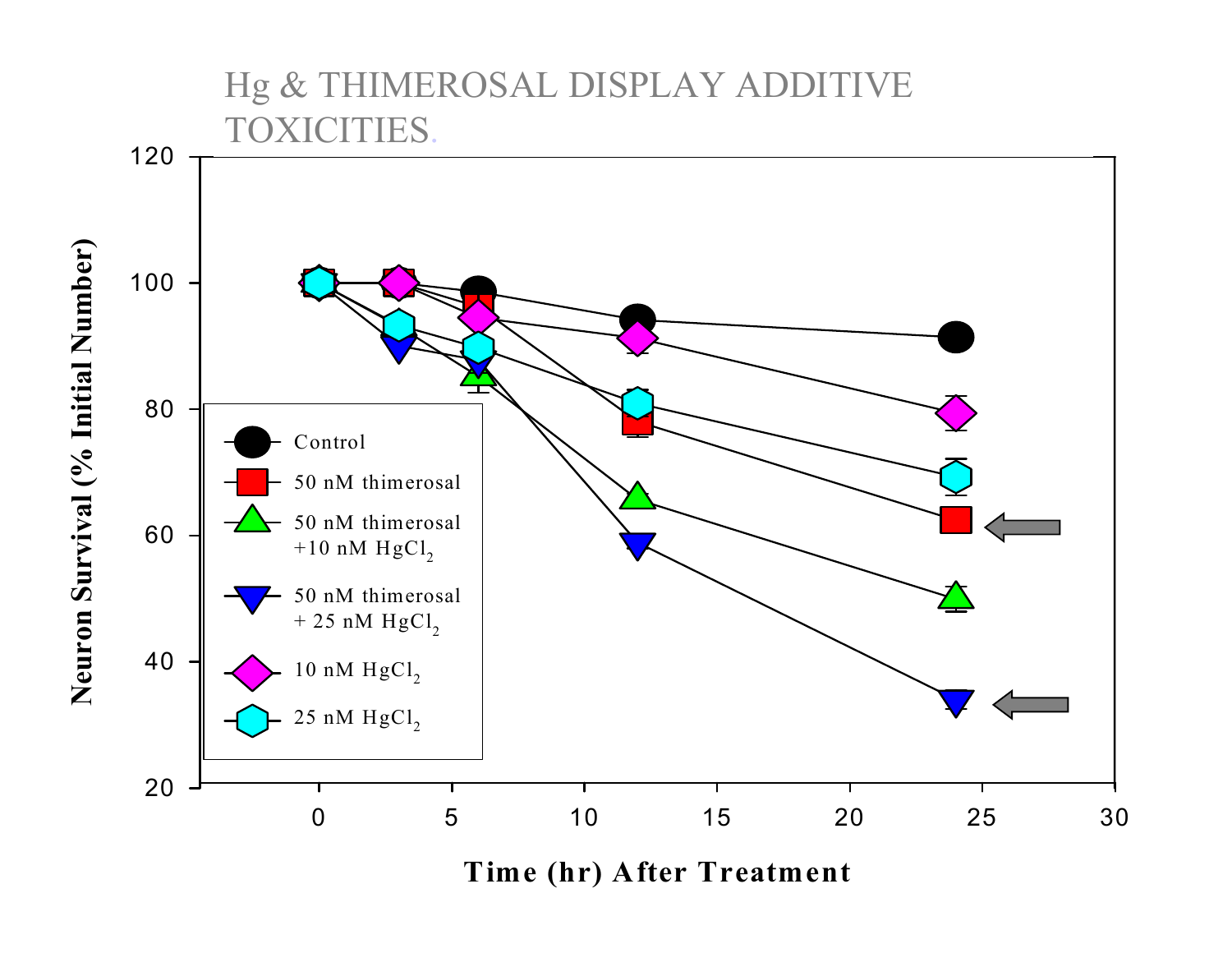# ACRODYNIA: PINK DISEASE

- Acrodynia affected 1 of 500 infants in the early 1900s in the USA. The cause was  $Hg_2Cl_2$ (calomel) in the teething powder used on infants. The powder was removed from the market and acrodynia disappeared.
- This historical fact implies that low level exposure of infants to one of the least toxic forms of mercury can cause a neurological disease.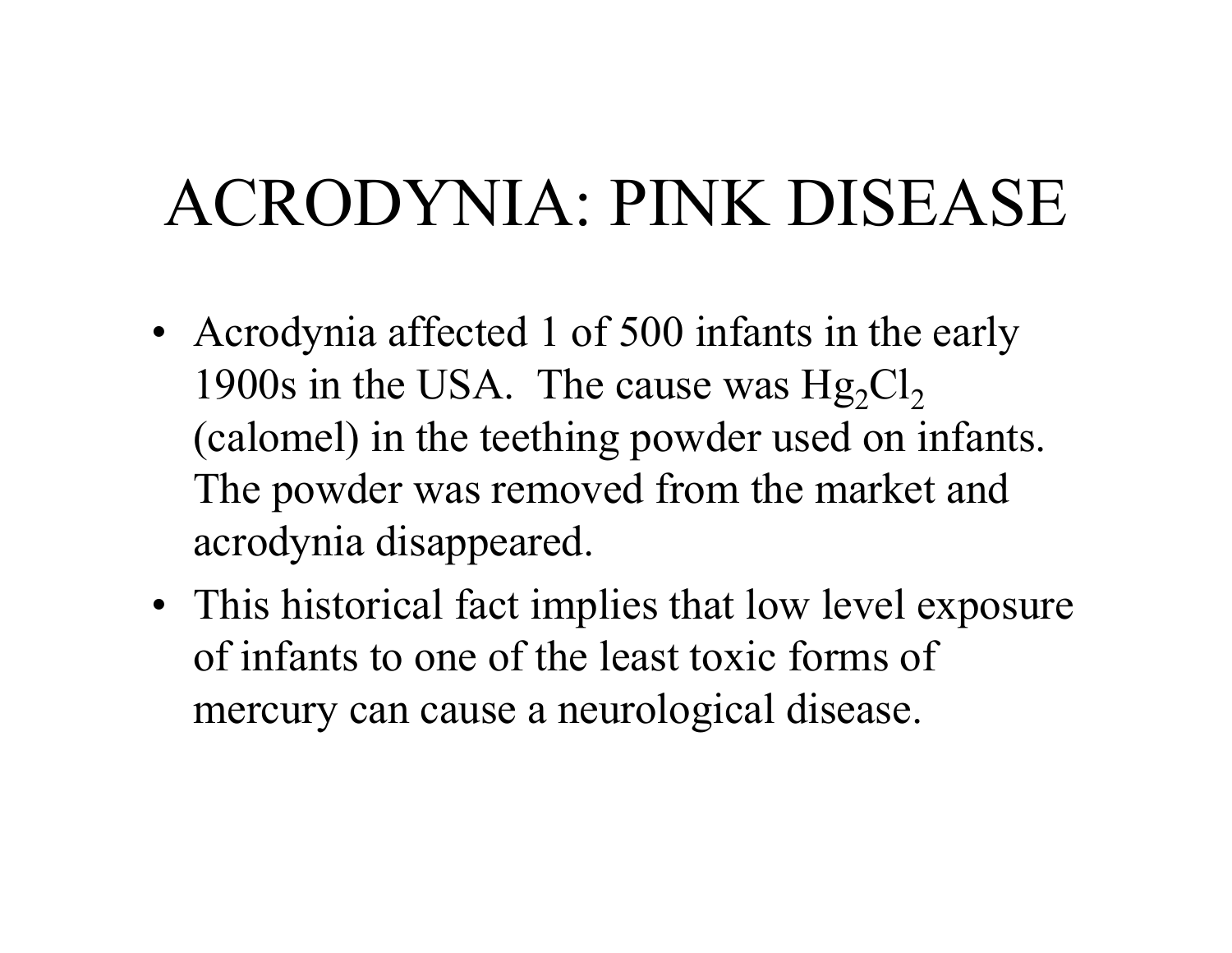# ELEVATED MERCURY IN IDIOPATHIC DILATED CARDIOMYOPATHY (IDCM). WHERE DOES Hg COME FROM?

# LEVELS  $ng/g$  Hg Sb

#### Controls 8.0 1.5 IDCM178,400 19.260

Frustaci et al., J. of American College of Cardiology, 33, (6) 1578, 1999. Controls were patients with valvular or ischemic heart disease. Question is 'where does this mercury come from?' Athletic youth die of IDCM.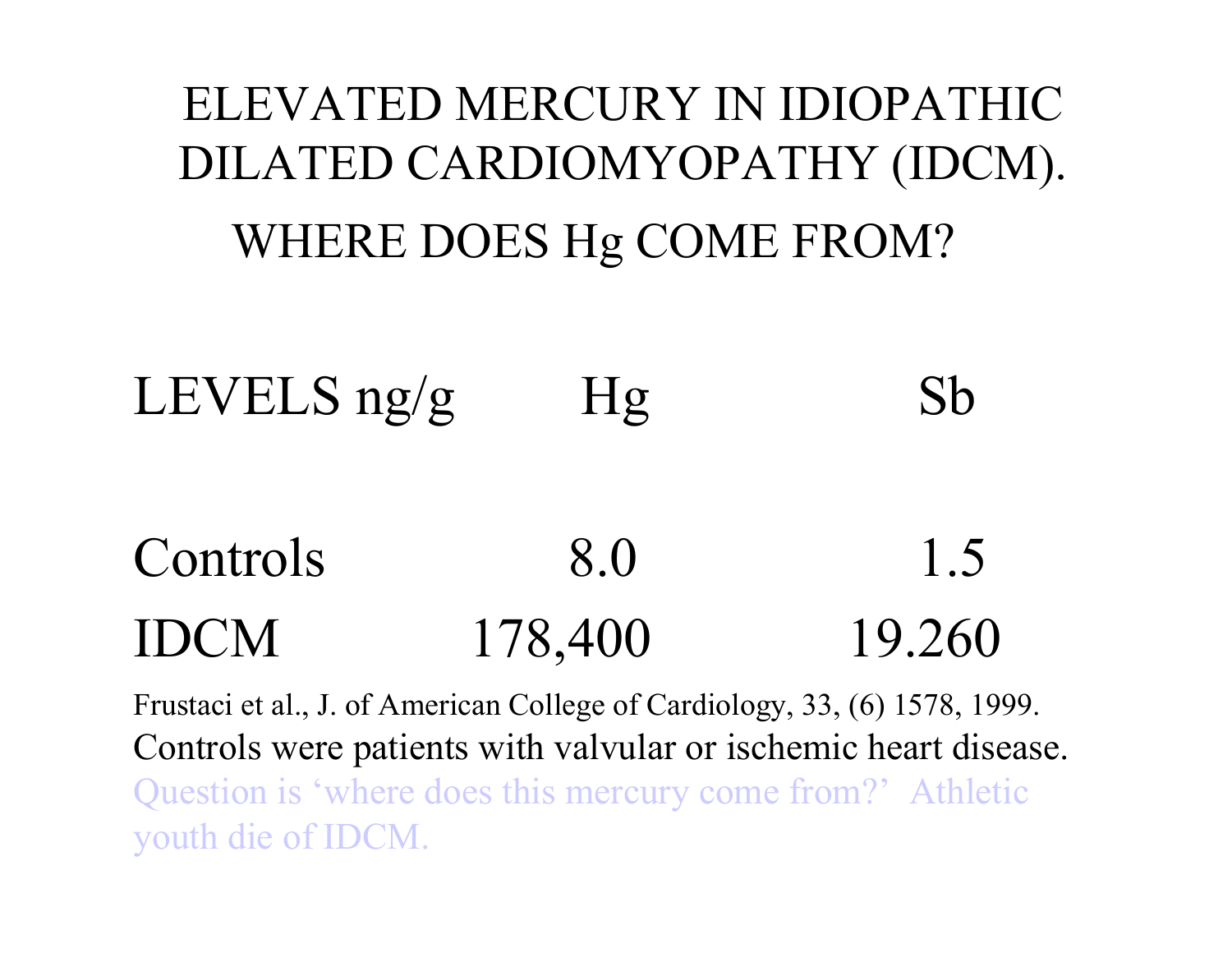## M. Bauman K. Nelson & Paper

- •• "In contrast, in the Sechylles study of >700 children, exposure was to marine fish only, and boys with higher levels of hair mercury performed better on some tests, including the Boston Naming Test and 2 tests of visual motor coordination."
- •• The above observation has lead some to dismiss Hg as being causal for any neurological problems in youth.
- •• However, it is likely in light of the autistic observations that the boys with higher hair Hg levels were the best at excreting Hg or Methyl-Hg.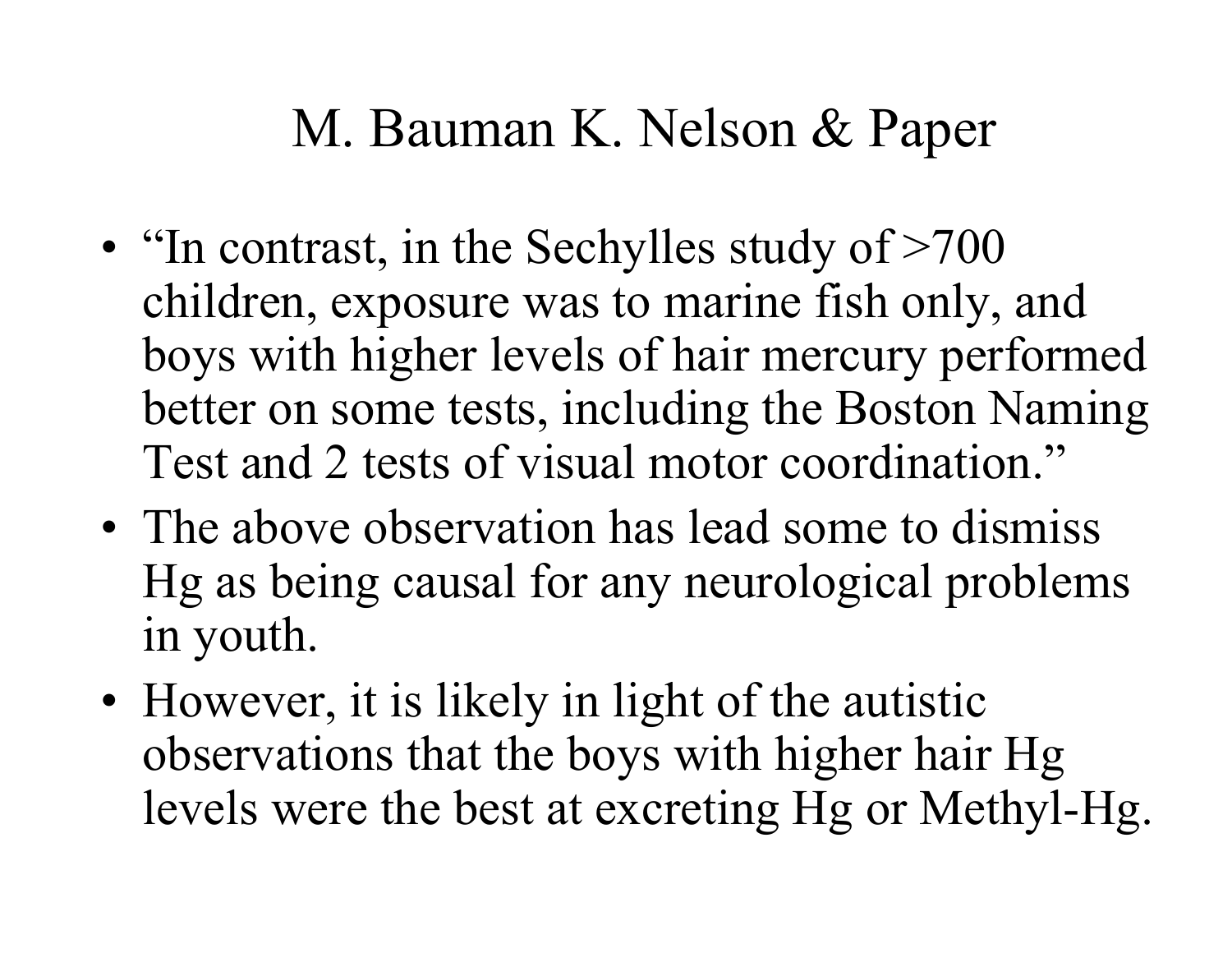# Hg levels in hair & nails of AD

- Ehmann, Markesbery et al. Neurotoxicology 9(2)197-208. Trace Element Imbalances in Hair and Nails of Alzheimer's Diseased Patients. Ehman, Markesbery et al. Biological Trace Element Research, pp461-470. Editor:G.N. Schrauzer, 1990 by the Humana Press, Inc.
- **"Mercury is decreased in the nail of AD subjects compared to controls"**
- **"Mercury tended to decrease in nail with increasing age of patient, and with the duration and severity of the dementia."**
- **"This decrease is counter to the elevated levels of Hg observed in AD brain, as compared to age-matched controls."**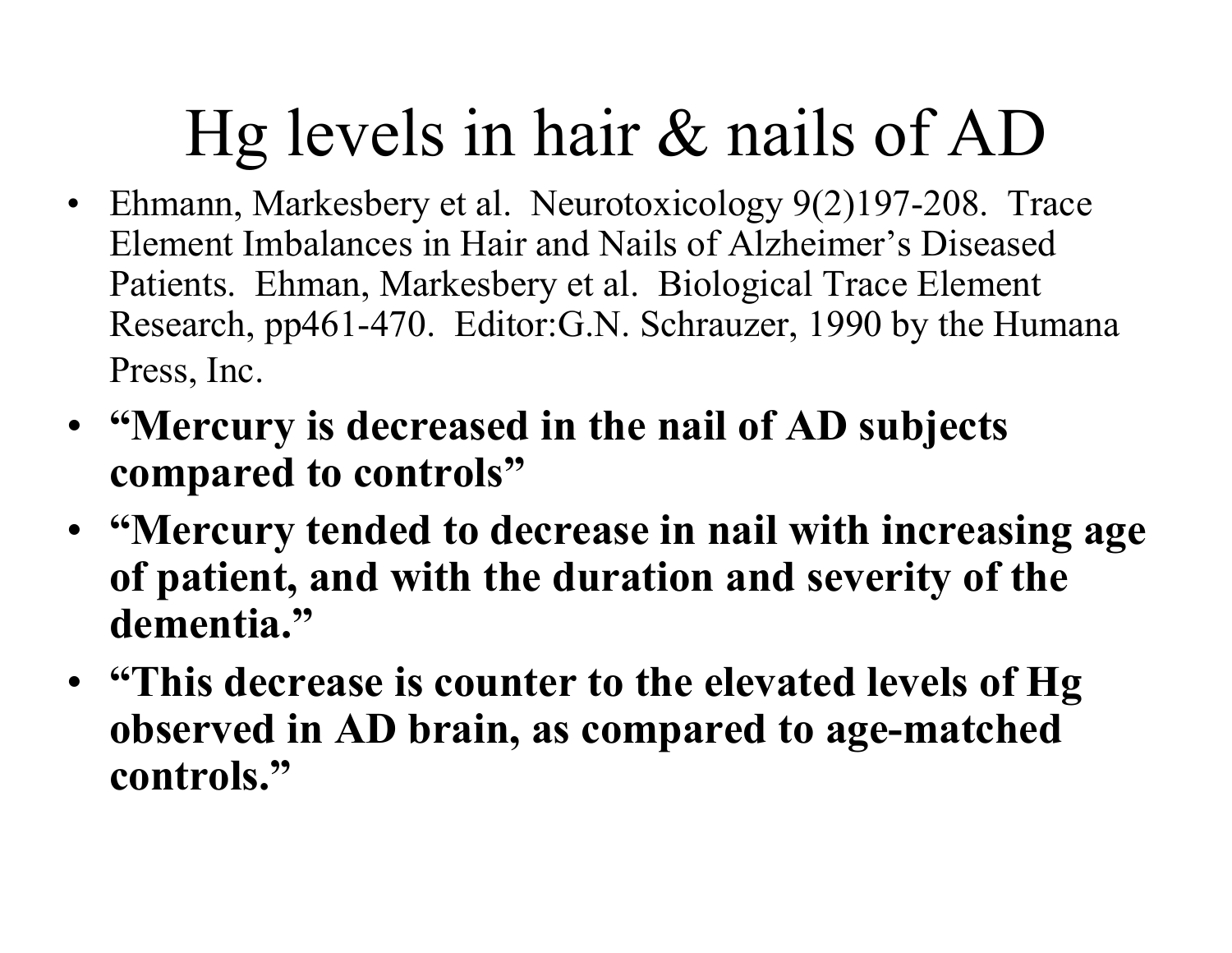# Hg Levels in Human Brain

- •Saxe et al, with Ehmann and Markesbery in Alzheimer's Disease, Dental Amalgam and Mercury, JADA v130, p191- 199, 1999, determined Hg levels in the brains of 101 human subjects, **mostly Nuns**, both AD and normals.
- The histogram in this paper showed 6 of 101 subjects with brain Hg levels above 200 ng/g wet weight (C=236, 248, 319: AD=394, 622, 698). This represents between 1.2 & 3.5 micromolar, or highly toxic, levels of Hg in 6% of these subjects. **At 100 ng/g Hg this increases to about 15% of subjects with highly toxic levels of brain mercury.**
- This indicates that certain adult individuals do not effectively excrete mercury from their brain tissue.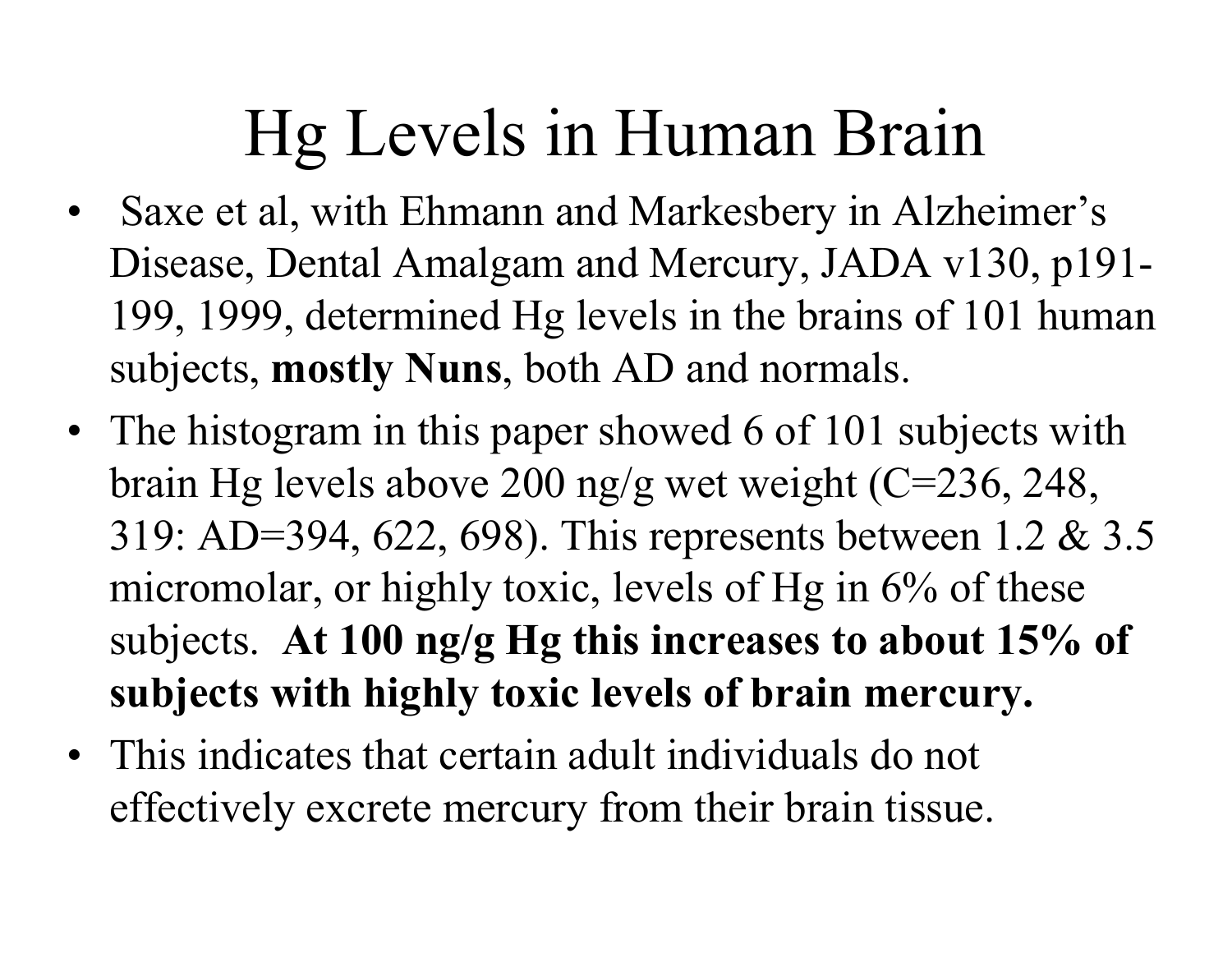#### HgEDTA Induces Aberrant [<sup>32</sup>P]8N<sub>3</sub>GTP**ß-Tubulin Interactions Indicative of AD**

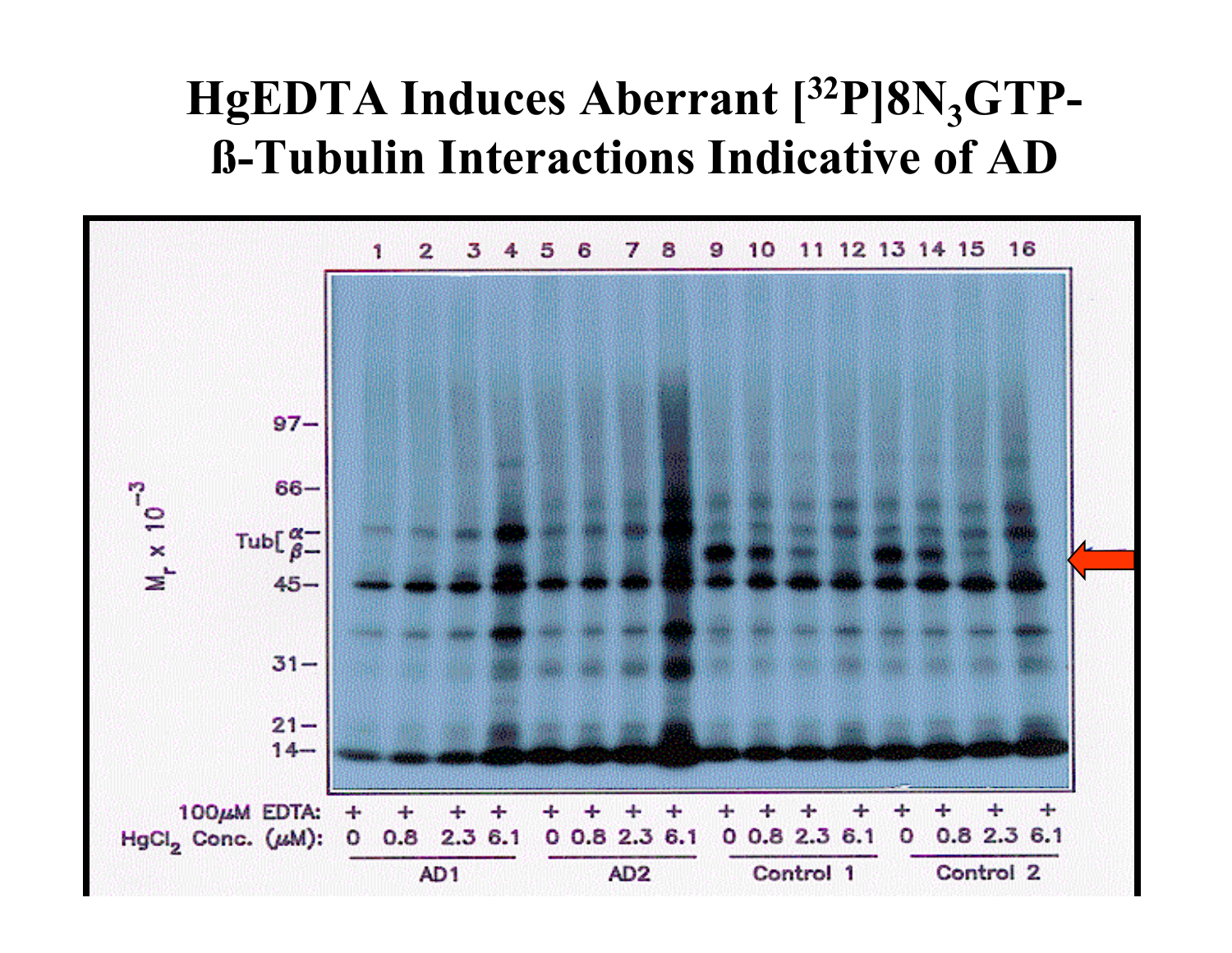#### **Autoradiogram Showing Thimerosal** Inhibition of  $[y^{32}P]8N_{3}GTP$  Photolabeling of Brain  $\beta$ -tubulin

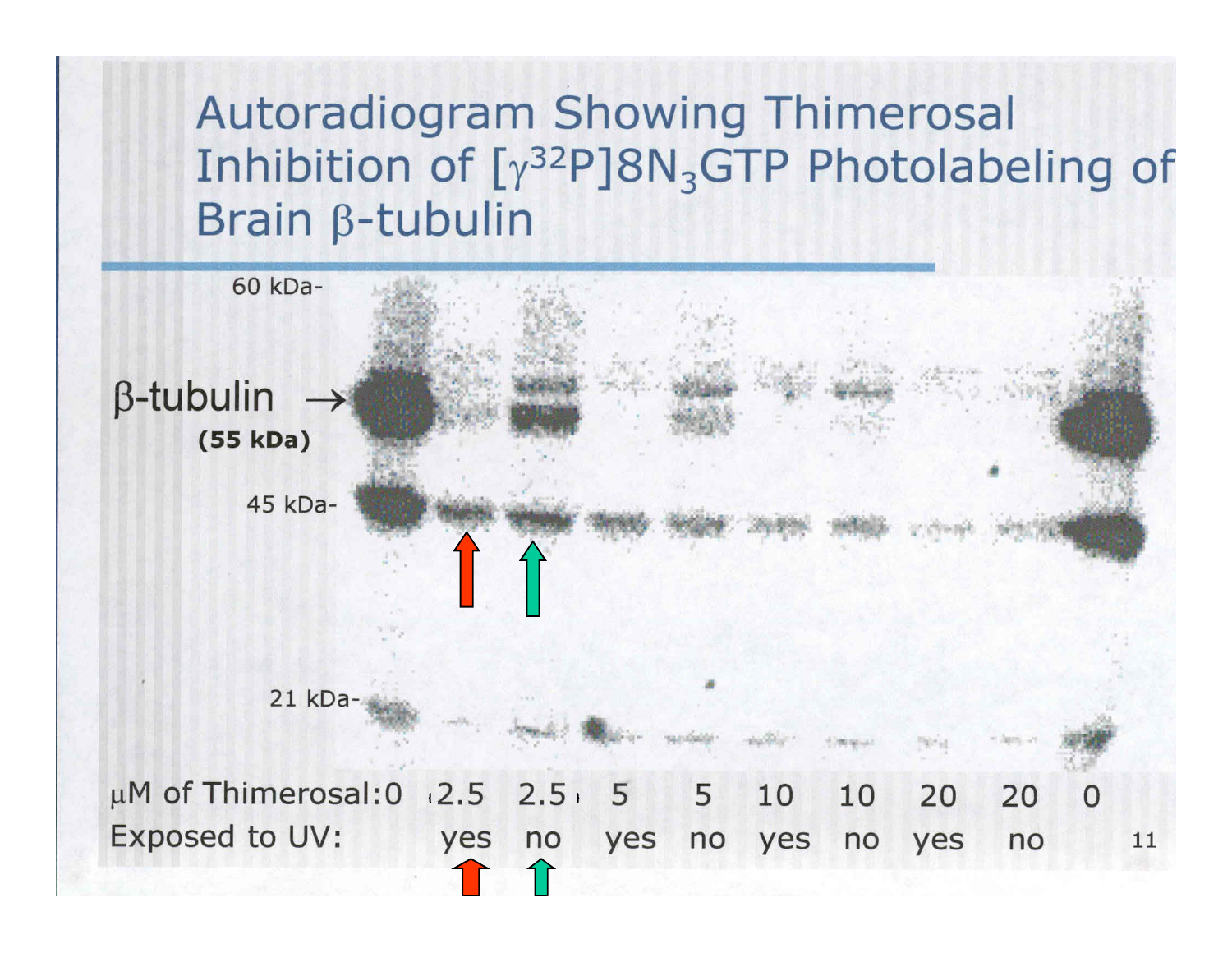CONTRAST BETWEEN BIRTH HAIR Hg LEVELS AND BODY Hg LEVELS

- •• Autistic children have much lower Hg levels in their birth hair, yet
- •• Numerous physicians have reported that autistic children carry a higher mercury body burden than control children.
- •• The obvious explanation is micro-mercuralism & genetic susceptibility to retention toxicity.
- •• There is an obvious gender difference. This is explained by testosterone effects on T-toxicity.